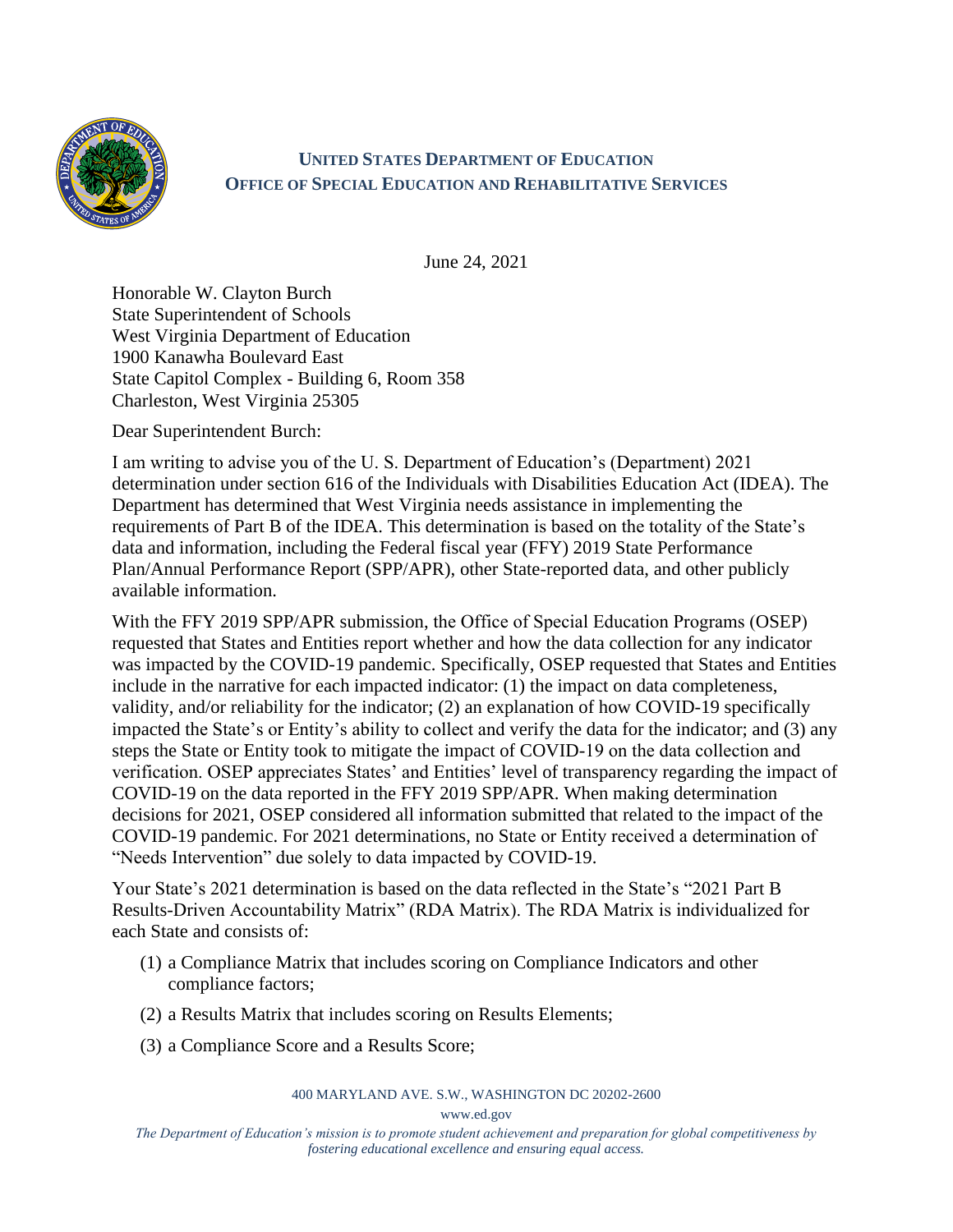- (4) an RDA Percentage based on both the Compliance Score and the Results Score; and
- (5) the State's Determination.

The RDA Matrix is further explained in a document, entitled "How the Department Made Determinations under Section 616(d) of the Individuals with Disabilities Education Act in 2021: Part B" (HTDMD).

OSEP is continuing to use both results data and compliance data in making determinations in 2021, as it did for Part B determinations in 2014-2020. (The specifics of the determination procedures and criteria are set forth in the HTDMD and reflected in the RDA Matrix for your State.) In making Part B determinations in 2021, OSEP continued to use results data related to:

- (1) the participation and performance of CWD on the most recently administered (school year 2018-2019) National Assessment of Educational Progress (NAEP)<sup>1</sup>;
- (2) the percentage of CWD who graduated with a regular high school diploma; and
- (3) the percentage of CWD who dropped out.

You may access the results of OSEP's review of your State's SPP/APR and other relevant data by accessing the EMAPS SPP/APR reporting tool using your State-specific log-on information at [https://emaps.ed.gov/suite/.](https://emaps.ed.gov/suite/) When you access your State's SPP/APR on the site, you will find, in Indicators 1 through 16, the OSEP Response to the indicator and any actions that the State is required to take. The actions that the State is required to take are in the "Required Actions" section of the indicator.

It is important for you to review the Introduction to the SPP/APR, which may also include language in the "OSEP Response" and/or "Required Actions" sections.

You will also find all of the following important documents saved as attachments:

- (1) the State's RDA Matrix;
- (2) the HTDMD document;
- (3) a spreadsheet entitled "2021 Data Rubric Part B," which shows how OSEP calculated the State's "Timely and Accurate State-Reported Data" score in the Compliance Matrix; and
- (4) a document entitled "Dispute Resolution 2019-2020," which includes the IDEA section 618 data that OSEP used to calculate the State's "Timely State Complaint Decisions" and "Timely Due Process Hearing Decisions" scores in the Compliance Matrix.

As noted above, the State's 2021 determination is Needs Assistance. A State's 2021 RDA Determination is Needs Assistance if the RDA Percentage is at least 60% but less than 80%. A State's determination would also be Needs Assistance if its RDA Determination percentage is 80% or above but the Department has imposed Specific Conditions on the State's last three

 $<sup>1</sup>$  OSEP has used results data on the participation and performance of children with disabilities on the National Assessment of</sup> Educational Progress (NAEP) in making determinations for States (but not Entities) since 2014. Although the BIE is the only Entity that administers the NAEP, OSEP has not used NAEP data in making the BIE's determinations because the BIE's NAEP data were previously not available. However, given that the BIE's NAEP data are now available, OSEP is considering using the NAEP data in making the BIE's 2022 determination under IDEA section 616(d).